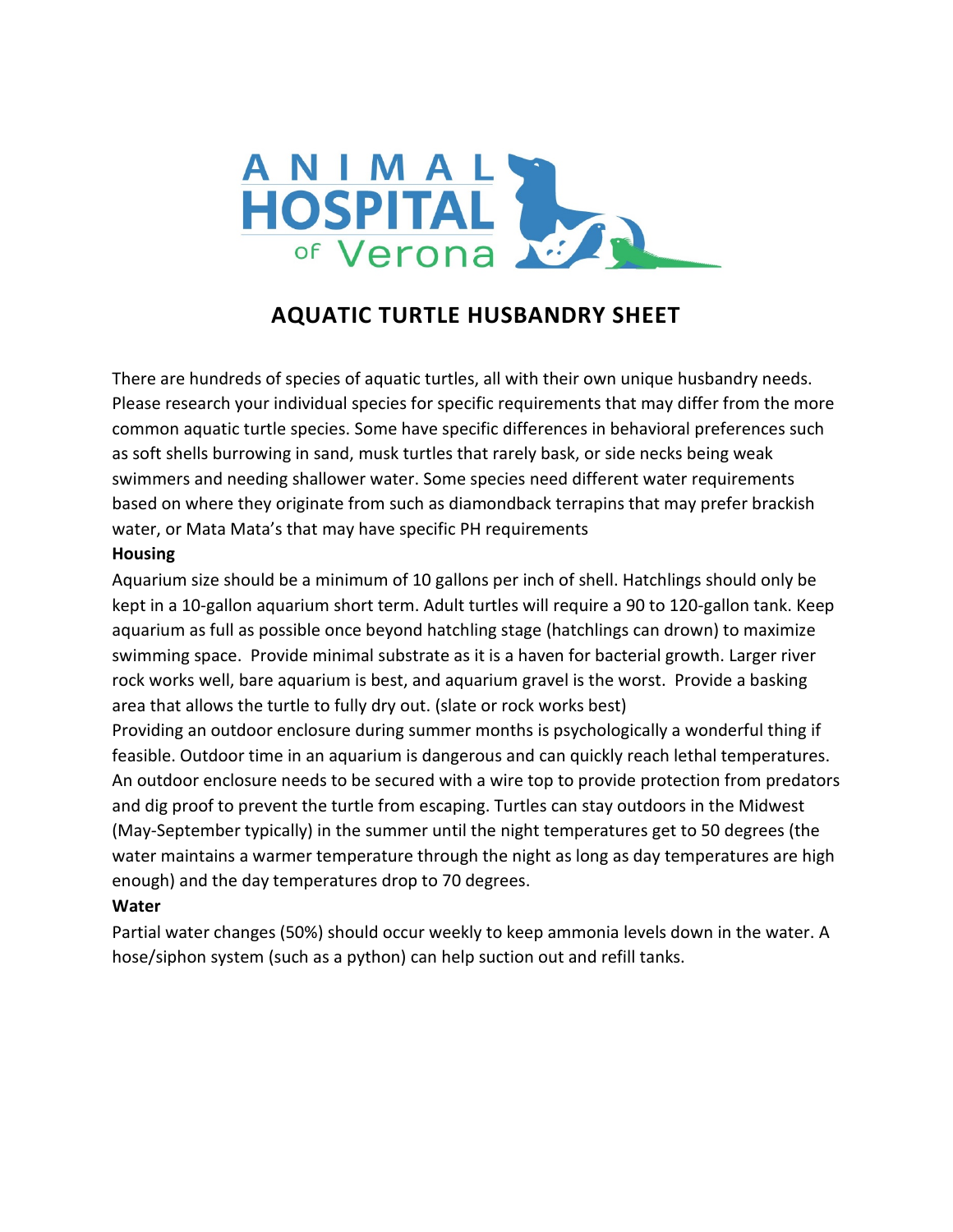### **Filtration**

Turtles are very dirty in comparison to fish. Any filter purchased should be twice as strong as needed for the tank size. A 20-gallon tank should have a filter that does 40 gallons of water. Canister filters, off the back (aquaclear), pond filters and submergible filters can all be used for turtles. Feeding in a separate container (they need water to eat) can reduce some of the filtration needs and keep the water cleaner.

#### **Heating**

Aquatic turtles have a preferred temperature zone. Outside that zone they are more likely to be psychologically stressed, exhibit abnormal behavior (lethargy, anorexia, and decreased basking), and to become immunosuppressed and succumb to disease. Water turtles should be maintained at 78 to 80 degrees in the water with a basking area 20 degrees higher. Water temperature is maintained by using submergible water heaters. Some turtles will bite cords or knock glass heaters against the tank walls and crack them. Cover the heater with wire or PVC pipe to protect the heater. On the glass stick on thermometers are highly inaccurate. A digital thermometer should be used to measure basking temperatures as well as water temperatures frequently.

## **Lighting**

Turtles are meant to be outdoors absorbing natural sunlight. The sun provides UVA rays, UVB rays, and heat. In order to maintain natural behaviors, absorb Vitamin D, and maintain their preferred temperature zone, turtles need to be provided all three. A heat bulb or basking bulb provides warmth and helps achieve a basking zone at 95 degrees. This light should be kept at least 6 inches from the turtle. Turtles can burn themselves if they are able to get closer than 6 inches. UVa/UVb spectrum can be achieved with a fluorescent full spectrum strip bulb. Be sure the light is not being filtered through glass or plastic and is able to shine directly on the basking area 10- 12 inches away from the turtle. UV bulbs need to be replaced every 6 months as the UV spectrum is gone before the bulb burns out. Mercury Vapor bulbs are a more expensive alternative but can provide UVA, UVB, and heat. They need a special clamp light rated to the high wattage and heat emitted from the bulb.

## **Feeding**

Most aquatic turtles are omnivores, which means they eat both plant and meat in their diet. Some species have slight preference differences. Diamondback terrapins and map turtles need some snails or mollusks. Generally younger turtles are more carnivorous and mature turtles are more herbivorous.

Most of the turtle's diet should be a balanced turtle pellet. Mazuri, Fluker's and Reptomin are good examples. Turtles do tend to overeat and become obese and should be limited on amount fed. Feed about the size of the turtle's head in pellets, or whatever they will consume in a 5-10 minute time frame. Turtles under 1 year of age should be fed daily, adult turtles should be fed three times weekly. Offer veggies such as romaine lettuce, water plants, or other veggies on a regular basis. Live food can encourage exercise and hunting behaviors in turtles. Guppies, Rosy